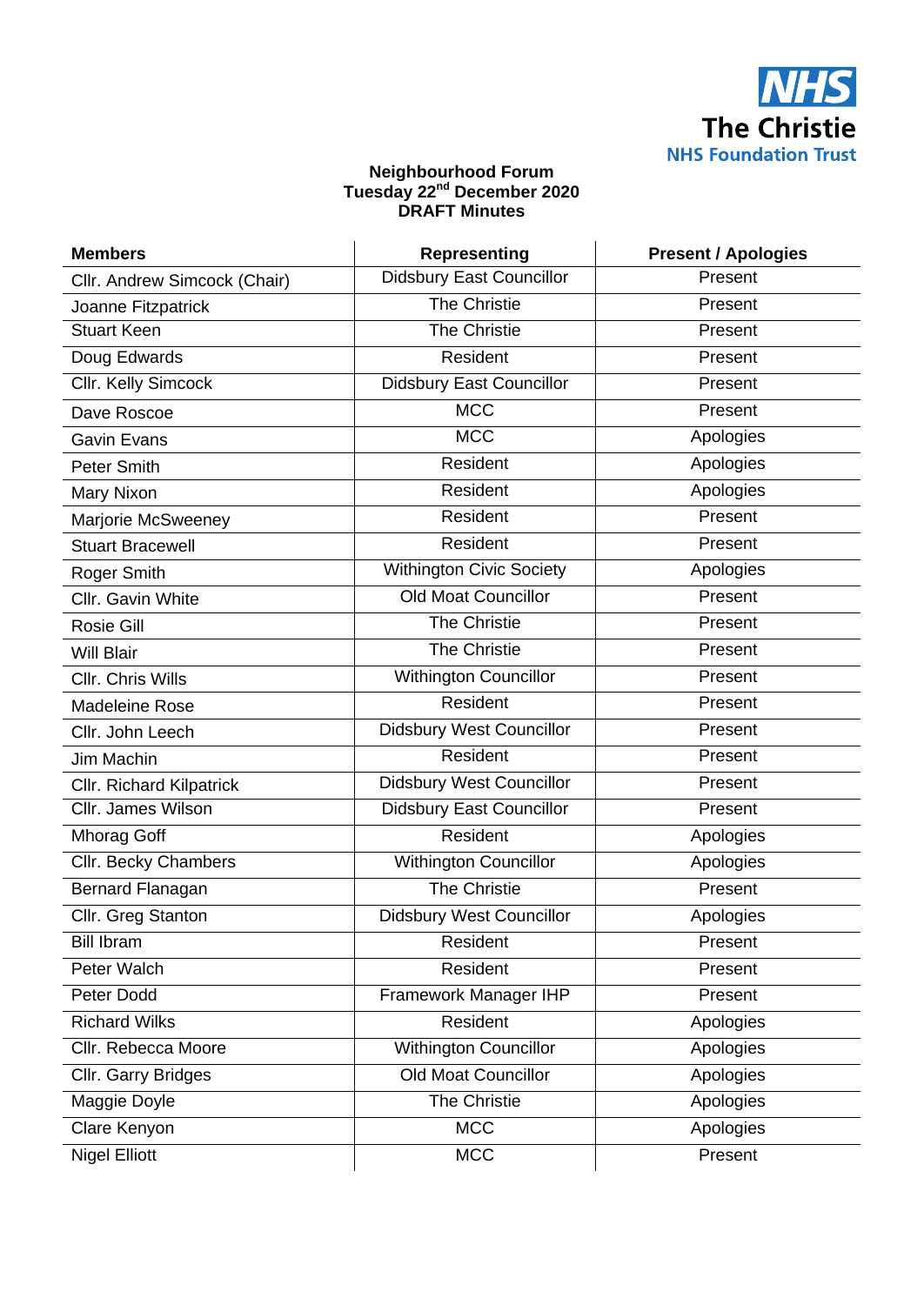|              |                                                                                                                                                                                                                                                                                                                                                                                                                                                                                                                  | <b>Action</b> |
|--------------|------------------------------------------------------------------------------------------------------------------------------------------------------------------------------------------------------------------------------------------------------------------------------------------------------------------------------------------------------------------------------------------------------------------------------------------------------------------------------------------------------------------|---------------|
| 06/20        | <b>Standard Business</b>                                                                                                                                                                                                                                                                                                                                                                                                                                                                                         |               |
| a            | <b>Chair's Welcome and Introductions</b><br>AS welcomed everyone to this virtual meeting and introductions were made.                                                                                                                                                                                                                                                                                                                                                                                            |               |
| $\mathbf b$  | <b>Apologies for absence</b>                                                                                                                                                                                                                                                                                                                                                                                                                                                                                     |               |
|              | Noted above.                                                                                                                                                                                                                                                                                                                                                                                                                                                                                                     |               |
| $\mathbf c$  | Minutes of the last meeting held on 14 <sup>th</sup> January 2020                                                                                                                                                                                                                                                                                                                                                                                                                                                |               |
|              | It was agreed that the minutes of the last meeting held on 14 <sup>th</sup> January 2020 were a<br>correct record.                                                                                                                                                                                                                                                                                                                                                                                               |               |
| $\mathsf{d}$ | <b>Matters arising</b>                                                                                                                                                                                                                                                                                                                                                                                                                                                                                           |               |
|              | All matters arising are covered on the agenda.                                                                                                                                                                                                                                                                                                                                                                                                                                                                   |               |
| 07/20        | <b>Expansion of the Controlled Parking Zone</b>                                                                                                                                                                                                                                                                                                                                                                                                                                                                  |               |
|              | Nigel Elliott (NE), Project Manager, Highways Service from MCC was welcomed to<br>the meeting. NE was attending on behalf of Clare Kenyon who had sent her<br>apologies for this meeting.<br>NE stated that since the last meeting in January much work had been undertaken.                                                                                                                                                                                                                                     |               |
|              | He said that the full set of plans had now been circulated following meetings<br>between the various wards and councillors. It is anticipated that it will be March<br>2021 when the legal advertising is placed on the street. The aim is to let people<br>know by social media and legal notices in order that people are aware and they can<br>then object or comment if wished. MCC will then be communicating to properties to<br>advise when the scheme will be operational and how to apply for a permit. |               |
|              | AS thanked NE for his update and asked the members of the forum for any<br>comments.                                                                                                                                                                                                                                                                                                                                                                                                                             |               |
|              | Gavin White (GW) stated that the Old Moat ward overall were happy with progress.<br>He said that since the last neighbourhood forum meeting there had been some well<br>attended meetings at Withington Library. They had met with council officers and GW<br>was pleased with the outcome from his ward.                                                                                                                                                                                                        |               |
|              | Chris Wills (CW) stated that people in his area (Withington) very much echoed what<br>GW said. He said that meetings had been held and feedback had been received.<br>They were now happy with the proposals on the table and were aware that there<br>was still opportunity to raise any concerns residents might have.                                                                                                                                                                                         |               |
|              | John Leech (JL) representing Didsbury West, stated that they too had gone through<br>the process, and that people were generally happier with proposals than at the<br>beginning. He said that quite a few things were omitted from the original proposals<br>in relation to the review of the scheme rather than expansion, but that now generally<br>people are much happier.                                                                                                                                  |               |
|              | Richard Kilpatrick (RK) stated there were a couple of outstanding issues but that NE<br>and his team are fully aware of them. He stated that it is felt that this whole scheme<br>has progressed massively and that he thanks to the officers for working hard with<br>the local residents.                                                                                                                                                                                                                      |               |
|              | AS asked if any of the residents from the Didsbury West area had comments to<br>make? Jim Machin (JM) stated that he felt that the new drawings looked fine to him<br>as opposed to the original ones and that the vast majority of residents are pleased<br>with the final scheme.                                                                                                                                                                                                                              |               |
|              | Marjorie McSweeney (MM) raised the issue of limited parking spaces on Mayville<br>Drive, as this is a very narrow road. It was confirmed that Mayville Drive will be for                                                                                                                                                                                                                                                                                                                                         |               |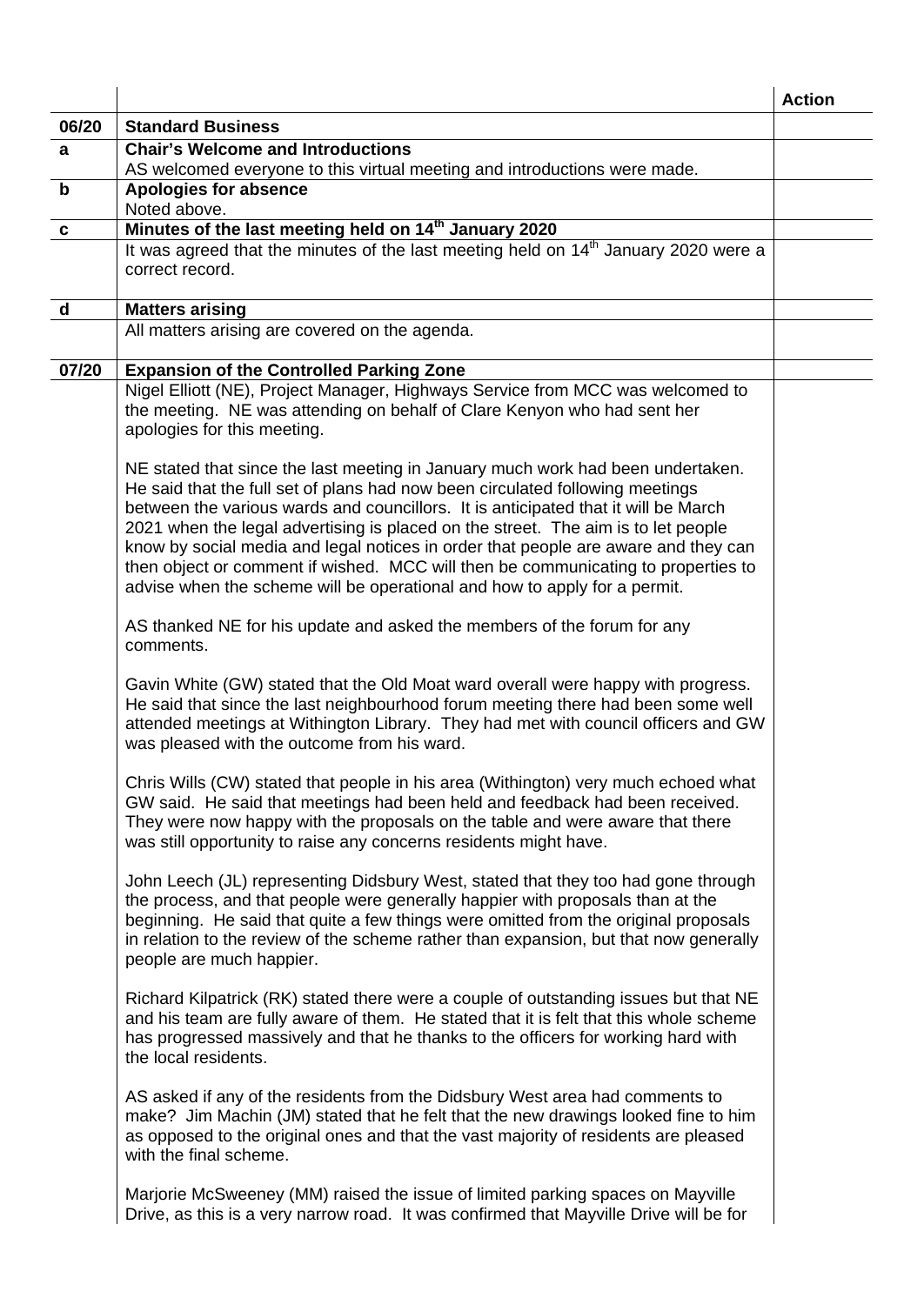|       | permit holders only.                                                                                                                                                                                                                                                                                                                                                                                                                                                                                                                                                                      |           |
|-------|-------------------------------------------------------------------------------------------------------------------------------------------------------------------------------------------------------------------------------------------------------------------------------------------------------------------------------------------------------------------------------------------------------------------------------------------------------------------------------------------------------------------------------------------------------------------------------------------|-----------|
|       | Bill Ibram (BI) asked if Rathan Road would be permit holders only. NE will look into<br>this matter but reminded the forum that the legal advertising stage is an opportunity<br>for more comments/objections to be raised.                                                                                                                                                                                                                                                                                                                                                               | <b>NE</b> |
|       | Madeleine Rose (MR) also asked about Oak Road and whether it is proposed that it<br>will be permit holders only for part of that road? Again NE will come back to MR with<br>an answer outside of this meeting.                                                                                                                                                                                                                                                                                                                                                                           | <b>NE</b> |
|       | The group were reminded that the resident side of Oak Road is in Didsbury West,<br>and that there have been historic issues with the scheme regarding driveways on<br>Oak Road. These comments have been passed onto NE outside of this meeting.                                                                                                                                                                                                                                                                                                                                          |           |
|       | BI stated that he had not seen the plans but a petition had been sent off to the<br>Highways Dept. It was requested that he sends this again to NE and Chris Wills.                                                                                                                                                                                                                                                                                                                                                                                                                       | BI        |
|       | James Wilson (JE) said that his ward of Didsbury East were very happy with the<br>plans and he wished to pass on his thanks to NE and colleagues for their hard work.                                                                                                                                                                                                                                                                                                                                                                                                                     |           |
|       | DE summarised by stating that the next stage is to iron out any remaining issues<br>followed by the legal advertising of the scheme in March.                                                                                                                                                                                                                                                                                                                                                                                                                                             |           |
|       | JE raised the issue that following legal advertising in March, and assuming that goes<br>to plan and no further changes are required, what then would be the timescale for<br>implementation?                                                                                                                                                                                                                                                                                                                                                                                             |           |
|       | NE confirmed that if all goes well, then implementation would most likely be during<br>July 2021. He stated that letters will be produced advising timescales but that if<br>there are any objections, from his past experience, that could put the scheme back<br>by a couple of months.                                                                                                                                                                                                                                                                                                 |           |
|       | AS thanked NE for attending the meeting and for his update. NE left the meeting.                                                                                                                                                                                                                                                                                                                                                                                                                                                                                                          |           |
| 08/20 | <b>Neighbourhood Newsletter</b>                                                                                                                                                                                                                                                                                                                                                                                                                                                                                                                                                           |           |
|       | SK stated that the Neighbourhood Newsletter was a new initiative introduced to keep<br>local residents updated on works at the Trust. These included construction projects<br>or any over running works etc. He had engaged with a company called Local<br>Dialogue to produce this newsletter and would now handover to Rachael Barker<br>(RB) and Rupuk Patel (RP) in order for them to update the group.                                                                                                                                                                               |           |
|       | RB said that the aim of this newsletter was to inform residents without over-<br>burdening them with information but also to hopefully quell any concerns they might<br>have. Currently this newsletter is produced fortnightly. RB said that she feels that<br>residents are receiving the information they need and that the content should be<br>right but asked for feedback from residents. Local Dialogue have tried to keep the<br>newsletter as informative as possible with items that residents need to know, with a<br>two week look ahead for news such as any road closures. |           |
|       | RB asked for any comments in particular would residents prefer to receive this<br>weekly or is fortnightly about right?                                                                                                                                                                                                                                                                                                                                                                                                                                                                   |           |
|       | AS asked how residents subscribe to this newsletter, what is the process and how<br>many are signed up to receive it?                                                                                                                                                                                                                                                                                                                                                                                                                                                                     |           |
|       |                                                                                                                                                                                                                                                                                                                                                                                                                                                                                                                                                                                           |           |
|       | RP stated that they had originally issued a letter to around 3,000 local residents                                                                                                                                                                                                                                                                                                                                                                                                                                                                                                        |           |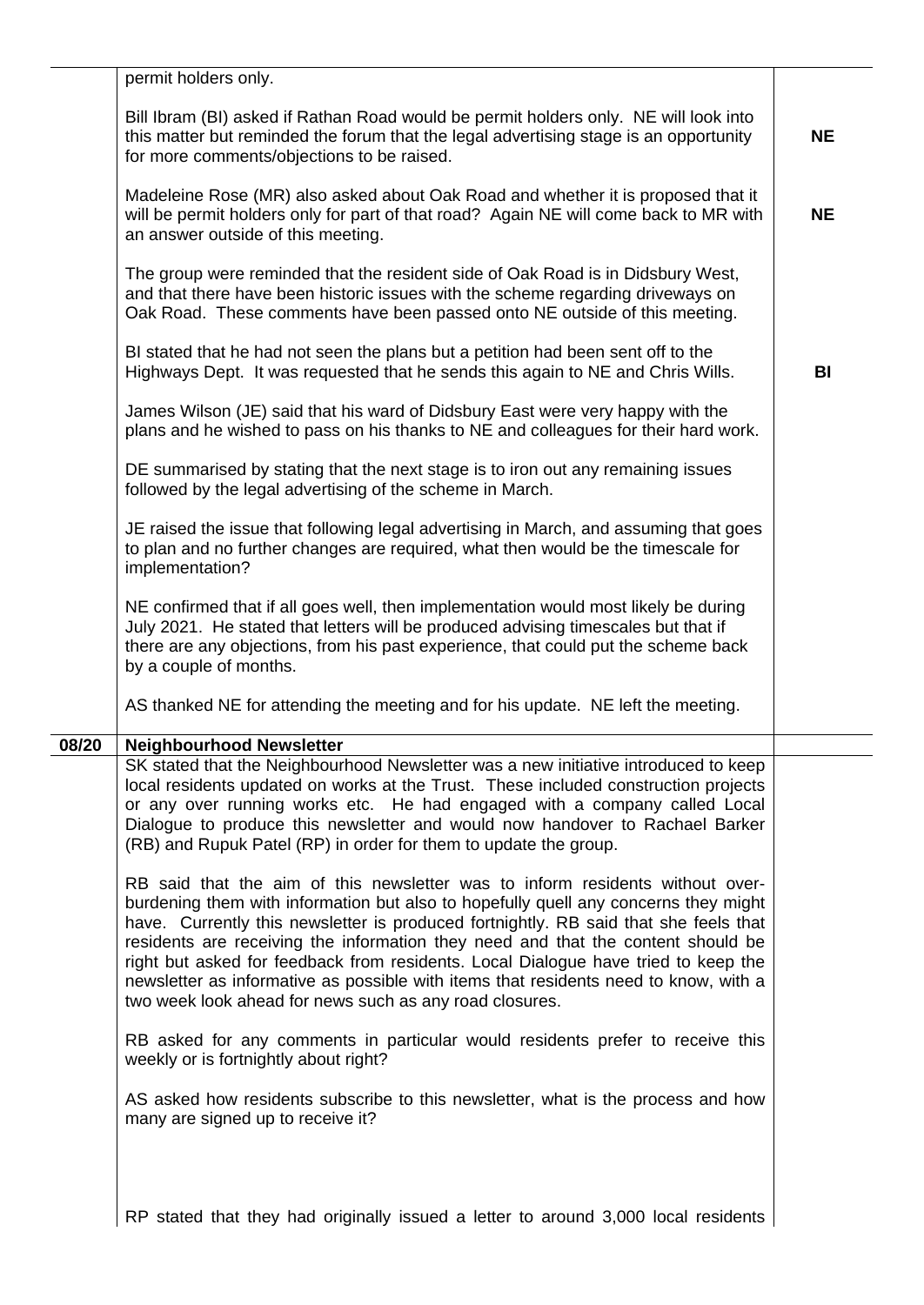| informing them how to subscribe. It was confirmed that to date there are 172<br>residents who have signed up for the update, most of whom are the very nearest                                                                                                                                                                                                                                                                                                                                                            |
|---------------------------------------------------------------------------------------------------------------------------------------------------------------------------------------------------------------------------------------------------------------------------------------------------------------------------------------------------------------------------------------------------------------------------------------------------------------------------------------------------------------------------|
| GW said that he felt that this newsletter was good although it was missing some of<br>the wider aspects of interest to residents e.g. tree planting, and the amazing work<br>carried out by the hospital in treating people with cancer. He felt this would be good<br>feedback to the local community. He said that information on the construction work<br>is useful on a day to day basis but that wider information perhaps quarterly, for                                                                            |
| RB stated that this was a really good point and the original intention was to do that<br>although this had been slightly side-tracked by Covid. She said that this would now<br>be taken forward and reiterated that now is a good point for residents to sign up to                                                                                                                                                                                                                                                      |
| JW stated that in his opinion fortnightly was too much and that monthly might be                                                                                                                                                                                                                                                                                                                                                                                                                                          |
| In conclusion, SK stated that this was good feedback and he will have conversations<br>internally with the Christie communications team. He suggested perhaps a change<br>in frequency to three-weekly with a different content on a quarterly basis. He added<br>that it was never the intention to replace wider newsletters, it was purely a<br>mechanism to keep people appraised of construction works so that residents can<br>Action: SK to talk to Christie communications team regarding changes to<br><b>SK</b> |
| newsletter                                                                                                                                                                                                                                                                                                                                                                                                                                                                                                                |
|                                                                                                                                                                                                                                                                                                                                                                                                                                                                                                                           |
|                                                                                                                                                                                                                                                                                                                                                                                                                                                                                                                           |
| The Christie Capital Development update to include Paterson Redevelopment                                                                                                                                                                                                                                                                                                                                                                                                                                                 |
| SK undertook a presentation on capital projects for The Christie undertaken so far                                                                                                                                                                                                                                                                                                                                                                                                                                        |
| He stated that much work was in response to the global pandemic in order to protect<br>both patients and staff but that a number of other projects had also been                                                                                                                                                                                                                                                                                                                                                          |
| Acute assessment unit $-23$ bedded ward with oxygen supplies to all beds.<br>IHP were appointed to undertake the work and this was completed from<br>beginning to end in 5 weeks only. This unit is used daily, at times all 23 beds<br>are occupied. This has made a real difference in the ability to provide care                                                                                                                                                                                                      |
| Two additional Theatres - in partnership with The Christie Private Care. This<br>was to provide the additional capacity for projected backlog in cancer                                                                                                                                                                                                                                                                                                                                                                   |
| SK stated that these are the two largest projects undertaken. However, there are a                                                                                                                                                                                                                                                                                                                                                                                                                                        |
|                                                                                                                                                                                                                                                                                                                                                                                                                                                                                                                           |
|                                                                                                                                                                                                                                                                                                                                                                                                                                                                                                                           |
| New staff and patient entrances on Wilmslow Road, Palatine Road and Oak<br>Road providing patient and staff screening, including thermal imaging                                                                                                                                                                                                                                                                                                                                                                          |
|                                                                                                                                                                                                                                                                                                                                                                                                                                                                                                                           |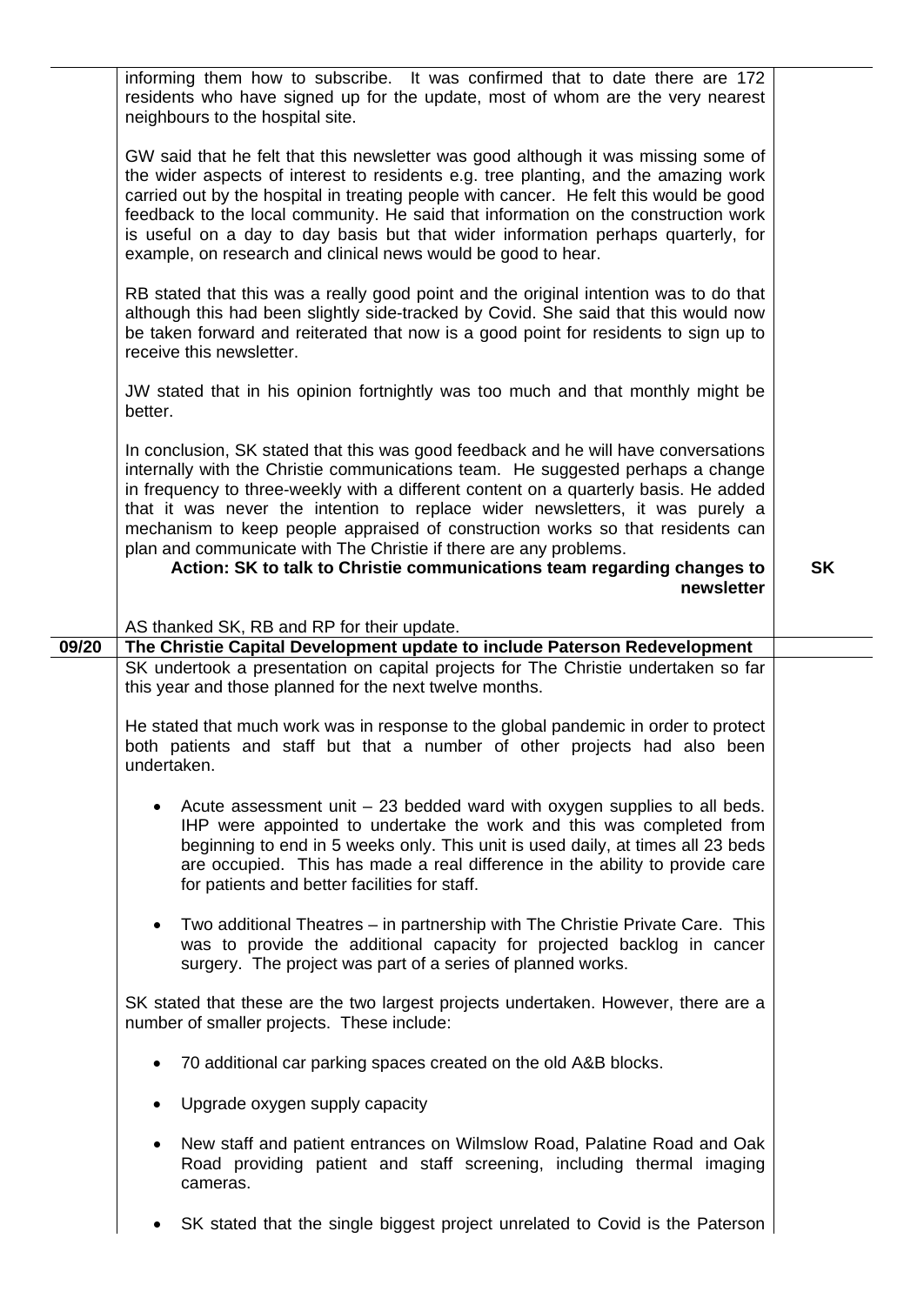Redevelopment construction. This is continuing and is nearly back to ground level. SK said that the basement floor is now complete and that they are currently forming lift shafts. In the few weeks residents will notice more building work rising from ground level. The Trust has received consent from MCC for some minor amendments relating to a slight reduction in the height of the building and glazing, samples of glass will be sent to MCC so it meets the quality expected.

- The second largest project is The Christie at Macclesfield which is the  $3<sup>rd</sup>$ satellite site at a cost of £26m. SK had originally outlined the completion date as 2021 but dates had slipped by around 3/4months although work is now progressing well.
- Tiered car park the Trust have taken the difficult decision to delay works, (although remain committed) due to the Covid pandemic. There are two reasons for this decision -. One is that staff are under considerable pressure and strain and asking them to park remotely from the site was not fair. It was also felt that this provided unnecessary construction work at that time. Presently work is expected to start around April 2021 and will be completed by late 2021, early 2022. The Trust were reviewing some very minor changes to provide increased ecological proposals for a greener appearance.
- Combined heat and power system the existing system had reached end of life and is to be replaced. This will need a new chimney stack, which will be shorter by 3 metres than the existing. Work is ongoing with partners.
- CAR-T facilities completion March 2021.
- Gardens these provided a sanctuary for staff to take time out during a testing time. Included in this piece of work was clearing of vegetation outside of MCRC building and cutting the grass to make the appearance more presentable.

GW asked for clarity about the height of the Paterson building, plans for the Bridge Club and car parking.

SK said the reduction in height of the Paterson building was around 1.8 to 2 metres, which was done by a reduction in floor to ceiling height by a small amount on each floor

Car Park A (tiered car park) – the Trust do remain committed and this was a clause in the planning permission for the Paterson. The decision to pause was purely down to the increased burden on staff and the Paterson programme itself.

The Bridge Club is owned by the Charity, technically the Trust is a tenant. There are no current plans to use this space other than as a car park.

JM noted this was a good presentation, and expressed thanks to SK. He felt this had covered all the points raised by Stuart Bracewell's earlier email.

SK wished to say thank you to people on this call and local councillors. He said it had been a challenging time for residents, as sometimes work was taking place over 24 hours, and expressed his thanks to residents for their patience.

AS thanked SK for an excellent presentation.

## **10/20 Any other Business**

• BI and JL wished to thank SK for addressing the issue of contractor parking – this has been solved and doesn't happen now.